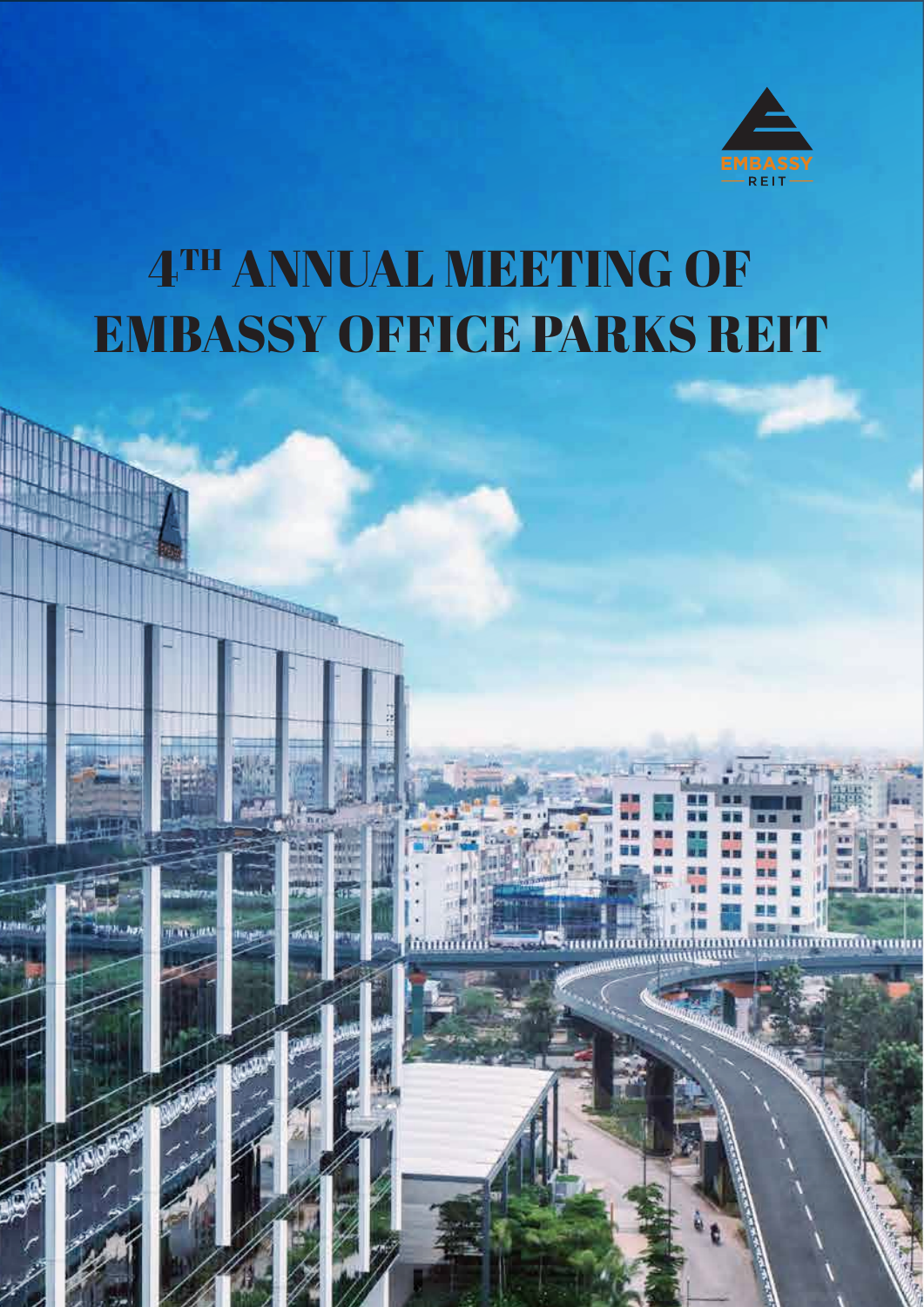

# EMBASSY OFFICE PARKS REIT

(A Real Estate Investment Trust registered with the Securities and Exchange Board of India with registration no. IN/REIT/17-18/0001)

**Principal Place of Business:** Royal Oaks, Embassy Golflinks Business Park, Off Intermediate Ring Road,

Bengaluru 560 071, Karnataka, India.

Tel #: + 91 80 3322 0000/2222 Fax #: +91 80 4903 0046

**Compliance Officer:** Ms. Deepika Srivastava

E-mail: [compliance@embassyofficeparks.com](mailto:compliance%40embassyofficeparks.com?subject=); Website: [www.embassyofficeparks.com](http://www.embassyofficeparks.com)

# **NOTICE**

**NOTICE IS HEREBY GIVEN THAT THE FOURTH ANNUAL MEETING ("AM") OF THE UNITHOLDERS OF EMBASSY OFFICE PARKS REIT ("EMBASSY REIT") WILL BE HELD ON MONDAY, JUNE 13, 2022 AT 12:00 HRS IST AT BALLROOM - 1, HILTON CONVENTION CENTRE, EMBASSY MANYATA BUSINESS PARK, HEBBAL, OUTER RING ROAD, NAGAWARA, BENGALURU 560 045, INDIA TO TRANSACT THE FOLLOWING BUSINESS, UNITHOLDERS MAY ALSO PARTICIPATE THROUGH VIDEO CONFERENCING ("VC") / OTHER AUDIO VISUAL MEANS ("OAVM").**

#### **ORDINARY BUSINESS**

**ITEM NO. 1: TO CONSIDER, APPROVE AND ADOPT THE AUDITED STANDALONE FINANCIAL STATEMENTS AND AUDITED CONSOLIDATED FINANCIAL STATEMENTS OF EMBASSY REIT AS AT AND FOR THE FINANCIAL YEAR ENDED MARCH 31, 2022 TOGETHER WITH THE REPORT OF THE STATUTORY AUDITORS THEREON, AND THE REPORT ON PERFORMANCE OF EMBASSY REIT.**

To consider and if thought fit, to pass the following resolutions by way of simple majority (i.e. where the votes cast in favour of the resolution are required to be more than the votes cast against the resolution) in accordance with Regulation 22(4)(a)(i) read with Regulation 22(4)(b) of the Securities and Exchange Board of India (Real Estate Investment Trusts) Regulations, 2014, as amended:

"**RESOLVED THAT**, pursuant to the applicable provisions, of the Securities and Exchange Board of India (Real Estate Investment Trusts) Regulations, 2014 and the circulars, clarifications, notifications and guidelines issued thereunder, and other applicable rules and regulations, including any statutory modifications, amendments or re-enactments thereof for the time being in force, the Audited Standalone Financial Statements and the Audited Consolidated Financial Statements of Embassy Office Parks REIT (**"Embassy REIT"**) as at and for the financial year ended March 31, 2022, together with the Report of the Statutory Auditors thereon and the report on the performance of Embassy REIT, be and are hereby approved and adopted.

**RESOLVED FURTHER THAT** the Board of Directors, Chief Financial Officer and Company Secretary of Embassy Office Parks Management Services Private Limited (the **"Manager"**), be and are hereby severally authorised on behalf of Embassy REIT to inform all concerned, in such form and manner as may be required or is necessary and also to execute such agreements, letters and other writings in this regard, including delegation of all, or any of these powers and to do all acts, deeds, things and

matters as may be required or are necessary to give effect to this resolution or as otherwise considered by the Board of Directors, to be in the best interest of Embassy REIT, as it may deem fit."

#### **ITEM NO. 2: TO CONSIDER, APPROVE AND ADOPT THE VALUATION REPORT ISSUED BY IVAS PARTNERS, REPRESENTED BY MR. MANISH GUPTA, PARTNER, INDEPENDENT VALUER FOR THE VALUATION OF THE PORTFOLIO AS AT MARCH 31, 2022.**

To consider and if thought fit, to pass the following resolutions by way of simple majority (i.e. where the votes cast in favour of the resolution are required to be more than the votes cast against the resolution) in accordance with Regulation 22(4)(a)(iii) read with Regulation 22(4) (b) of the Securities and Exchange Board of India (Real Estate Investment Trusts) Regulations, 2014, as amended:

"**RESOLVED THAT**, in accordance with Regulation 21 and other applicable provisions, of the Securities and Exchange Board of India (Real Estate Investment Trusts) Regulations, 2014, and the circulars, clarifications, notifications and guidelines issued thereunder, and other applicable rules and regulations, including any statutory modifications, amendments or re-enactments thereof for the time being in force, the Valuation Report of Embassy Office Parks REIT issued by iVAS Partners represented by Mr. Manish Gupta, Partner, with value assessment services provided by CBRE South Asia Private Limited for the valuation of the portfolio as at March 31, 2022, be and is hereby approved and adopted.

**RESOLVED FURTHER THAT**, the Board of Directors, Chief Financial Officer and Company Secretary of the Manager, be and are hereby severally authorised on behalf of Embassy REIT to inform all concerned, in such form and manner as may be required or is necessary and also to execute such agreements, letters and other writings in this regard, including delegation of all, or any of these powers and to do all acts, deeds, things, and matters as may be required or are necessary to give effect to this resolution or as otherwise considered by the Board of Directors, to be in the best interest of Embassy REIT, as it may deem fit."

**For and on behalf of Embassy Office Parks REIT acting through the Manager, Embassy Office Parks Management Services Private Limited**

> **Sd/- Deepika Srivastava Company Secretary and Compliance Officer A23654**

Date: May 16, 2022 Place: Bengaluru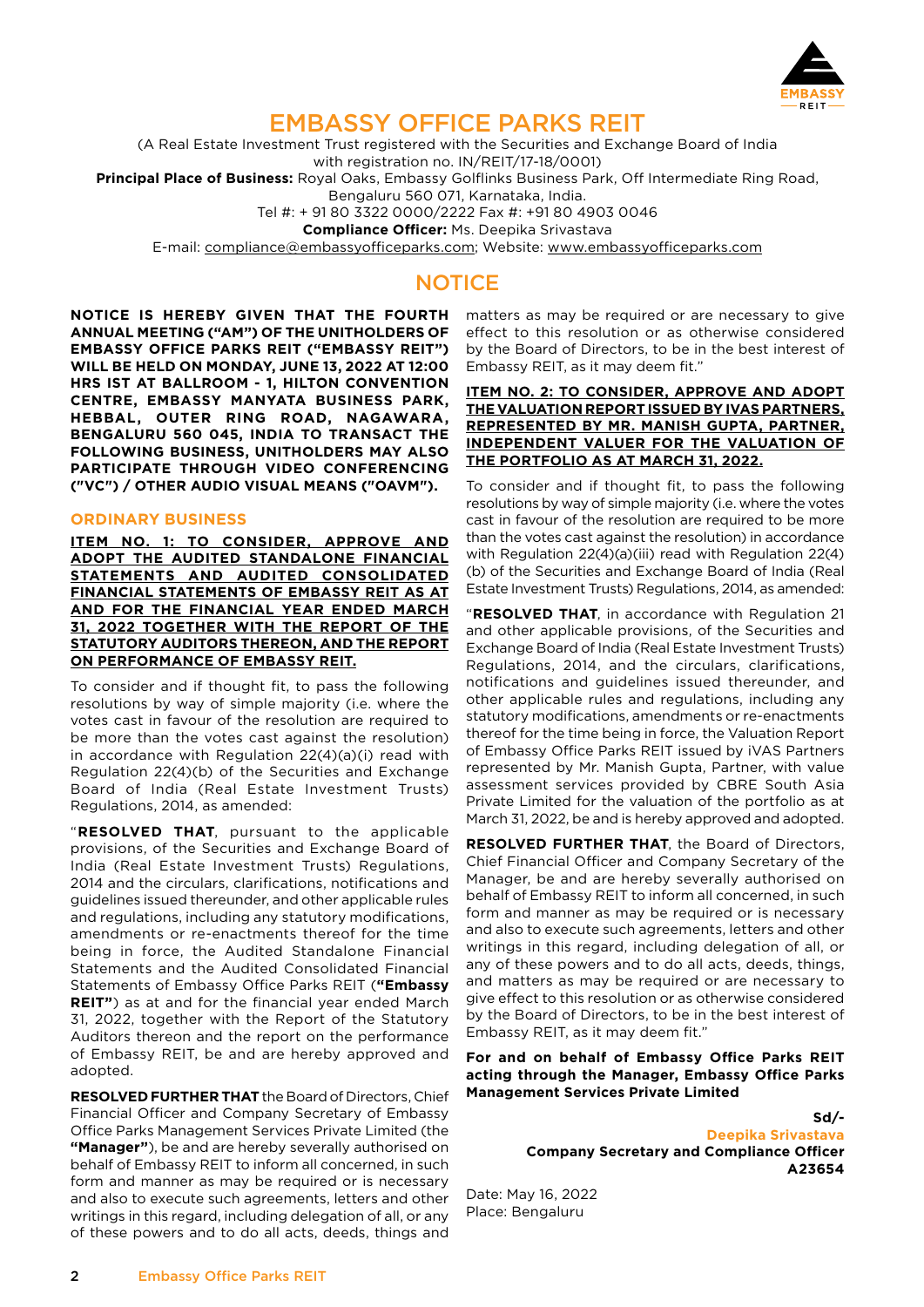

#### **NOTES**

- 1. In view of the restrictions on the movement of people at several places in the country, due to outbreak of COVID-19, and pursuant to the Circular No. SEBI/HO/DDHS/DDHS\_Div2/P/CIR/2021/697 dated December 22, 2021 issued by the Securities and Exchange Board of India (**"SEBI"**), REITs are allowed to hold the AM through electronic means, without the physical presence of Unitholders at a common venue until June 30, 2022. In order to enable the unitholders to avail the benefit of physical participation, the Company shall be conducting the meeting through physical presence at the venue of the AM and also through Video Conferencing Mode (**"VC"**)/ Other Audio Visual Mode (**"OAVM"**) enabling two way videoconferencing in compliance with SEBI Circular No. SEBI/HO/DDHS/DDHS/CIR/P/2020/102 dated June 22, 2020. Remote e-voting facility shall also be provided prior to the physical meeting and on the day of the meeting for Unitholders to vote electronically.
- 2. Unitholders (such as companies or body corporates) are entitled to appoint authorised representatives to attend the AM through VC/ OAVM or in person and participate there at and cast their votes through e-voting. Proxy forms can be submitted in case of physical attendance but the same shall not be applicable in case of participating by electronic means.
- 3. Explanatory statement setting out material facts, relating to the business to be transacted at the AM is provided under **Annexure A**.
- 4. With regard to Item No.1 of this notice, the Unitholders are requested, to download the Annual Audited Standalone and Consolidated Financial Statements of Embassy REIT (prepared under Indian Accounting Standard **"Ind AS"**) as at and for the financial year ended 31<sup>st</sup> March, 2022 and the reports of the auditors thereon, from the website of Embassy REIT using the link https:/[/www.embassyofficeparks.com/investors/](https://www.embassyofficeparks.com/investors/financial-results/) [financial-results/](https://www.embassyofficeparks.com/investors/financial-results/) or may write to Embassy Office Parks Management Services Private Limited (the **"Manager"**) of Embassy REIT at the email Id: [compliance@embassyofficeparks.com](mailto:compliance%40embassyofficeparks.com?subject=) for the electronic copy of the aforementioned financial statements.
- 5. The Valuation Report dated April 26, 2022, issued by iVAS Partners represented by Mr. Manish Gupta, Partner, independent valuer of Embassy REIT, with value assessment services provided by CBRE South Asia Private Limited, for the valuation of the portfolio as at March 31, 2022, is available on the investor relations page of Embassy REIT website <https://www.embassyofficeparks.com/investors>
- 6. Relevant documents referred to in the accompanying Notice, if any, are open for inspection by the Unitholders, by mentioning the name, demat account number, e-mail id, mobile number to [compliance@embassyofficeparks.](mailto:compliance%40embassyofficeparks.com?subject=) [com.](mailto:compliance%40embassyofficeparks.com?subject=) The Unitholders can also request copies of

the same by sending the request at the principal place of business of Embassy REIT on all working days (i.e. all days except Saturdays, Sundays and public holidays) between 11.00 a.m. and 5.00 p.m. up to the date of the AM accompanying the necessary details mentioned above. The relevant documents will also be available for inspection by the Unitholders at the AM.

- 7. Further, pursuant to the MCA and SEBI Circulars, the Notice of the AM along with the Annual Report for FY 2021-22 is sent in electronic form only to those Members whose email addresses are registered with the Registrar and Share Transfer Agent of Embassy REIT / Depositories. The Notice calling the  $4<sup>th</sup>$  AM has been uploaded on the website of Embassy REIT at [https://www.](https://www.embassyofficeparks.com/investors/regulatory-filings/) [embassyofficeparks.com/investors/regulatory](https://www.embassyofficeparks.com/investors/regulatory-filings/)[filings/](https://www.embassyofficeparks.com/investors/regulatory-filings/). The Notice can also be accessed from the websites of the Stock Exchanges i.e. BSE Limited (**"BSE"**) and The National Stock Exchange of India Limited (**"NSE"**) at [www.bseindia.com](http://www.bseindia.com) and [www.nseindia.com](http://www.nseindia.com) respectively and the AM Notice is also available on the website of National Securities Depository Limited (**"NSDL"**) (agency for providing the Remote e-Voting facility) i.e. Hyperlink ["http://www.evoting.nsdl.com"](http://www.evoting.nsdl.com) [www.evoting.nsdl.com.](http://www.evoting.nsdl.com)
- 8. The Manager,on behalf of Embassy REIT, has engaged the services of NSDL for the purpose of providing Remote e-Voting facility to the Unitholders. The Unitholders as on the cut-off date, **Monday, June 06, 2022**, (**"the Cut-Off Date"**) can exercise their right to vote by electronic voting systems from a place other than venue of the AM (**"Remote e-Voting"**) on any or all of the items of business specified in the accompanying Notice. The remote e-voting period commences on **Thursday, June 09, 2022 9.00 AM IST** and ends on **Sunday, June 12, 2022 5.00 PM IST**. The facility of e-voting shall also be provided on the day of the meeting for Unitholders to vote electronically attending the AM through VC/ OAVM or physically. Details of the process and manner of Remote e-Voting along with the User ID and Password is provided under **Annexure B**.
- 9. Any person who acquires Units of Embassy REIT and becomes a Unitholder of Embassy REIT after the dispatch of the Notice, and holds Units as on the Cut-Off Date, may obtain the User ID and Password by sending a request at [https://www.](https://www.evoting.nsdl.com) [evoting.nsdl.com](https://www.evoting.nsdl.com) or contact KFin Technologies Limited.(**"KFintech"**) at toll free number 1800345 4001.
- 10. The remote e-Voting module shall be disabled by NSDL for voting thereafter. Once the vote on a resolution is cast by the Member, the Member shall not be allowed to change it subsequently.
- 11. Members on the day of the AM will login through their user ID and password on e-Voting website of NSDL. The link will be available in Member login where the EVEN of Embassy Office Parks REIT **119836** will be displayed. On clicking the link, the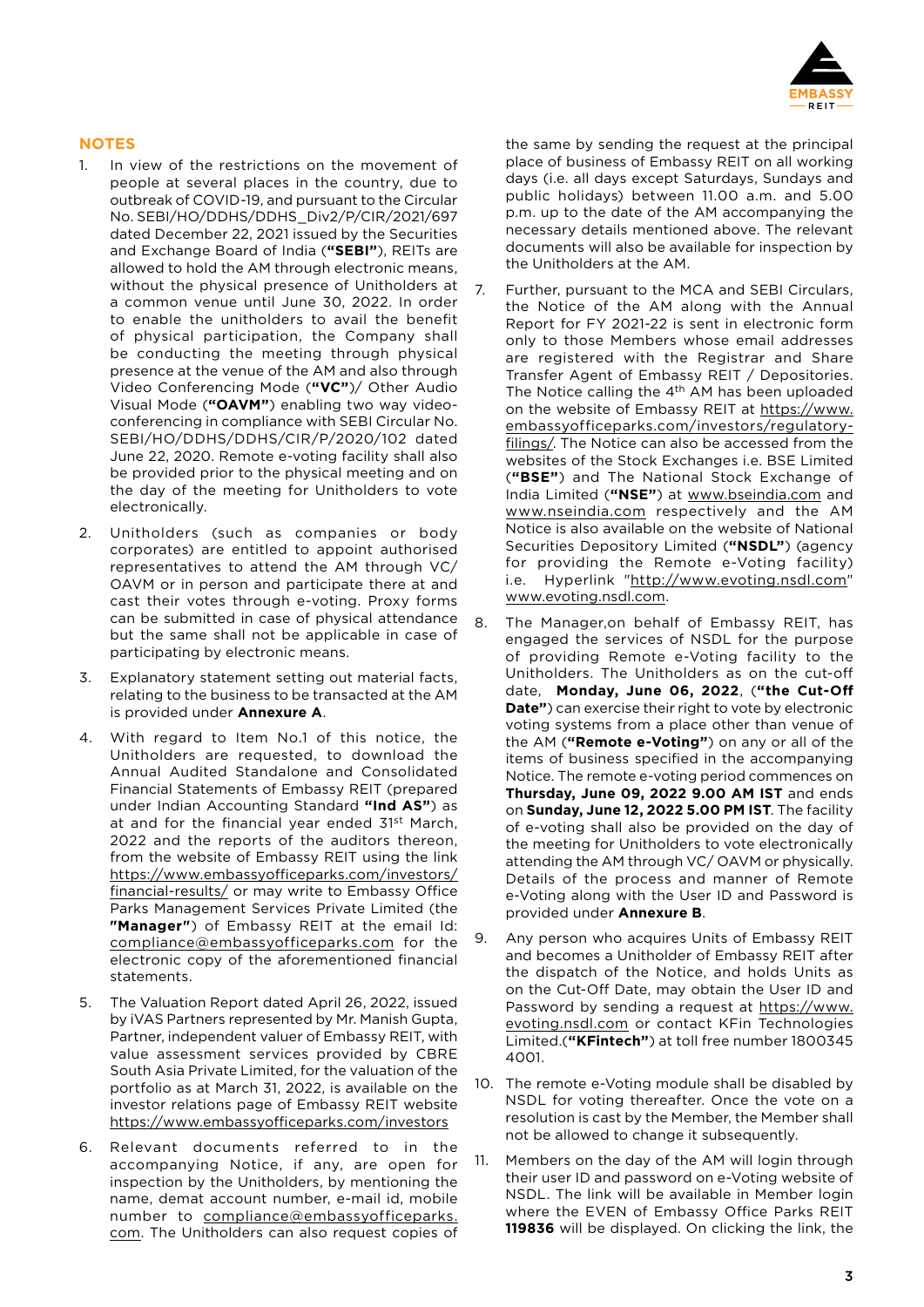

Member will be able to view the webcasting of the AM proceedings. The VC Facility will be available on June 13, 2022 from 12:00 PM (IST) onwards till the conclusion of the Meeting.

- 12. The Members will be able to view the proceedings of AM on NSDL's e-Voting website www.evoting. nsdl.com. The facility of participation at the AM through VC/OAVM will be made available to at least 1,000 members on first come first served basis.
- 13. Unitholders are requested to address all correspondence, including distribution matters, to the Registrar, KFin Technologies Limited, (Unit: Embassy Office Parks REIT) Selenium Building, Tower-B, Plot No 31 & 32, Financial District, Nanakramguda, Serilingampally, Hyderabad, Rangareddi, Telegana, India – 500032.
- 14. The SEBI has mandated the submission of Permanent Account Number (**"PAN"**) by every participant in the securities market. Unitholders are therefore requested to submit their PAN to 1. their Depository Participants with whom they are maintaining their demat accounts.
- 15. The Results declared along with Scrutinizer's Report(s) will be available on the website of Embassy REIT [\(https://www.embassyofficeparks.](https://www.embassyofficeparks.com) [com](https://www.embassyofficeparks.com)), and on NSDL's website ([https://www.](https://www.evoting.nsdl.com) [evoting.nsdl.com\)](https://www.evoting.nsdl.com) with in Two (2) Working days of passing of the resolutions and communication of the same to the BSE Limited and the National Stock Exchange of India Limited.
- 16. Unitholders who have not registered their e-mail addresses so far are requested to register their e-mail address for receiving all communications including annual reports, notices, circulars etc. from the Manager, on behalf of Embassy REIT, electronically.
- 17. Unitholders (such as companies or body corporates) intending to send their authorised representative(s) to attend the AM are requested to send to the principal place of business of Embassy REIT, a certified true copy of the relevant Board Resolution/Power of Attorney, together with the specimen signature(s) of the representatives authorised under the said Board Resolution/Power of Attorney to attend and vote on their behalf at the AM.
- 18. In case of joint holders attending the AM, only such joint holder who is higher in the order of names will be entitled to vote at the AM.
- 19. Members attending the meeting in person or through VC or OAVM shall be counted for the purpose of reckoning the quorum.
- 20. For registration of e-mail addresses, Members are requested to register the same with their concerned DPs, in respect of their electronic holding.
- 21. Those Members who have already registered their e-mail addresses are requested to keep

their e-mail addresses validated with their Depository Participants to enable servicing of notices / documents / Annual Reports and other communications electronically to their e-mail address in future.

#### **PROCEDURE TO RAISE QUESTIONS / SEEK CLARIFICATIONS WITH RESPECT TO ANNUAL REPORT:**

 As the AM is being conducted through OAVM/ VC and physically, for the smooth conduct of proceedings of the AM, Unitholders are encouraged to express their views/send their queries in advance, mentioning their name, demat account number/folio number, e-mail id, mobile number to [compliance@embassyofficeparks.com](mailto:compliance%40embassyofficeparks.com?subject=). Only questions / queries received by Embassy REIT on or before **12.00 p.m on Friday, June 10, 2022**, shall be considered and responded during the AM.

#### **PARTICIPATION THROUGH PHYSICAL PRESENCE AT THE VENUE OF THE AM**

- The Company is committed to adhere to all safety and precautionary norms prescribed by the authorities in relation to COVID-19.
- 2. **A UNITHOLDER ENTITLED TO ATTEND AND VOTE AT THE ANNUAL MEETING IS ENTITLED TO APPOINT A PROXY TO ATTEND AND VOTE IN THE AM, AND SUCH PROXY NEED NOT BE A UNITHOLDER, IN CASE OF PHYSICAL PARTICIPATION, OF EMBASSY REIT.**
- 3. The instrument appointing a proxy must be deposited with Embassy REIT at its Registered Office not less than 48 hours before the time for holding the Meeting.
- 4. Attendance slip, proxy form and the route map of the venue of the AM is annexed hereto in **Annexure C**.
- 5. Unitholders who have already cast their votes by remote e-voting are eligible to attend the AM. However, such Unitholders are not entitled to cast their vote again in the AM. A Unitholder can opt for only a single mode of voting i.e. through remote e-voting or voting at the AM. In case a Unitholder casts votes by both the modes then voting done through remote e-voting facility shall prevail and voting at the AM shall not be considered.
- 6. The voting rights of Unitholders shall be in proportion to their holding of the Units of Embassy REIT as on the cut-off date, being June 06, 2022. Unitholders are eligible to cast their vote either through remote e-voting prior to AM or at the AM only if they are holding Units as on that date.
- 7. A person who is not a Unitholder as on the cutoff date is requested to treat this Notice for information purposes only.
- 8. The procedure for e-Voting on the day of the AM is same as the instructions mentioned above for remote e-voting.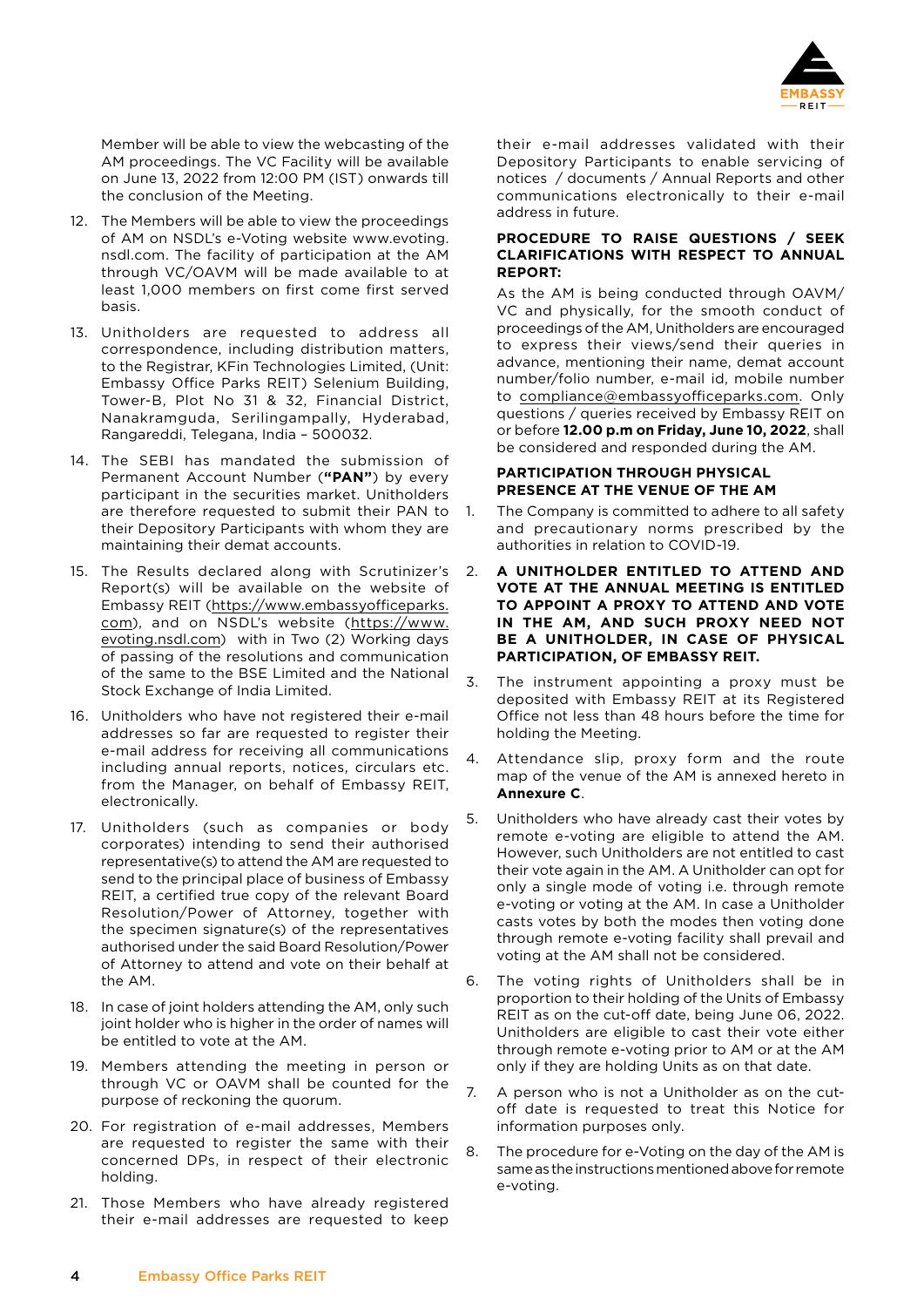

## Annexure A **EXPLANATORY STATEMENT**

#### **ITEM NO:1**

The Board of Directors of the Manager, at its meeting held on April 28, 2022 has approved the Audited Standalone Financial Statements and the Audited Consolidated Financial Statements of Embassy REIT as at and for the financial year ended March 31, 2022 together with the report of the Auditors and the report on the performance of Embassy REIT.

Pursuant to Regulation 22(4)(a)(i) read with Regulation 22(4)(b) of the Securities and Exchange Board of India (Real Estate Investment Trusts) Regulations, 2014, including any applicable circulars, notifications, guidelines and clarifications issued thereunder, each as amended from time to time (the **"REIT Regulations"**), the latest annual accounts and performance of Embassy REIT are required to be received, approved and adopted by the Unitholders in accordance with the REIT Regulations.

None of the directors or key managerial personnel of the Manager (or their relatives) are interested in the aforesaid resolution.

None of the key managerial personnel or directors of Axis Trustee Services Limited (the **"Trustee"**) are interested in the aforesaid resolution.

The Board of Directors of the Manager recommends the passing of the Resolution at Item No. 1 by way of simple majority (i.e. where the votes cast in favour of the resolution are required to be more than the votes cast against the resolution).

#### **ITEM NO:2**

The Board of Directors of the Manager at its meeting held on April 28, 2022 has approved the Summary Valuation Report dated April 26, 2022 issued by iVAS Partners represented by Mr. Manish Gupta, Partner, independent valuer of Embassy REIT, with value assessment services provided by CBRE South Asia Private Limited, for the valuation of the portfolio as at March 31, 2022.

Further, a detailed Valuation Report dated May 13, 2022 was issued by iVAS Partners represented by Mr. Manish Gupta, Partner, independent valuer of Embassy REIT, with value assessment services provided by CBRE South Asia Private Limited.

Pursuant to Regulation 22(4)(a)(iii) of the REIT Regulations, the latest valuation report is required to be considered, approved and adopted by the Unitholders of Embassy REIT in accordance with the REIT Regulations.

None of the directors or key managerial personnel of the Manager (or their relatives) are interested in the aforesaid resolution.

None of the directors or key managerial personnel of the Trustee are interested in the aforesaid resolution.

The Board of Directors of the Manager recommends the passing of the Resolution at Item No. 2 by way of simple majority (i.e. where the votes cast in favour of the resolution are required to be more than the votes cast against the resolution).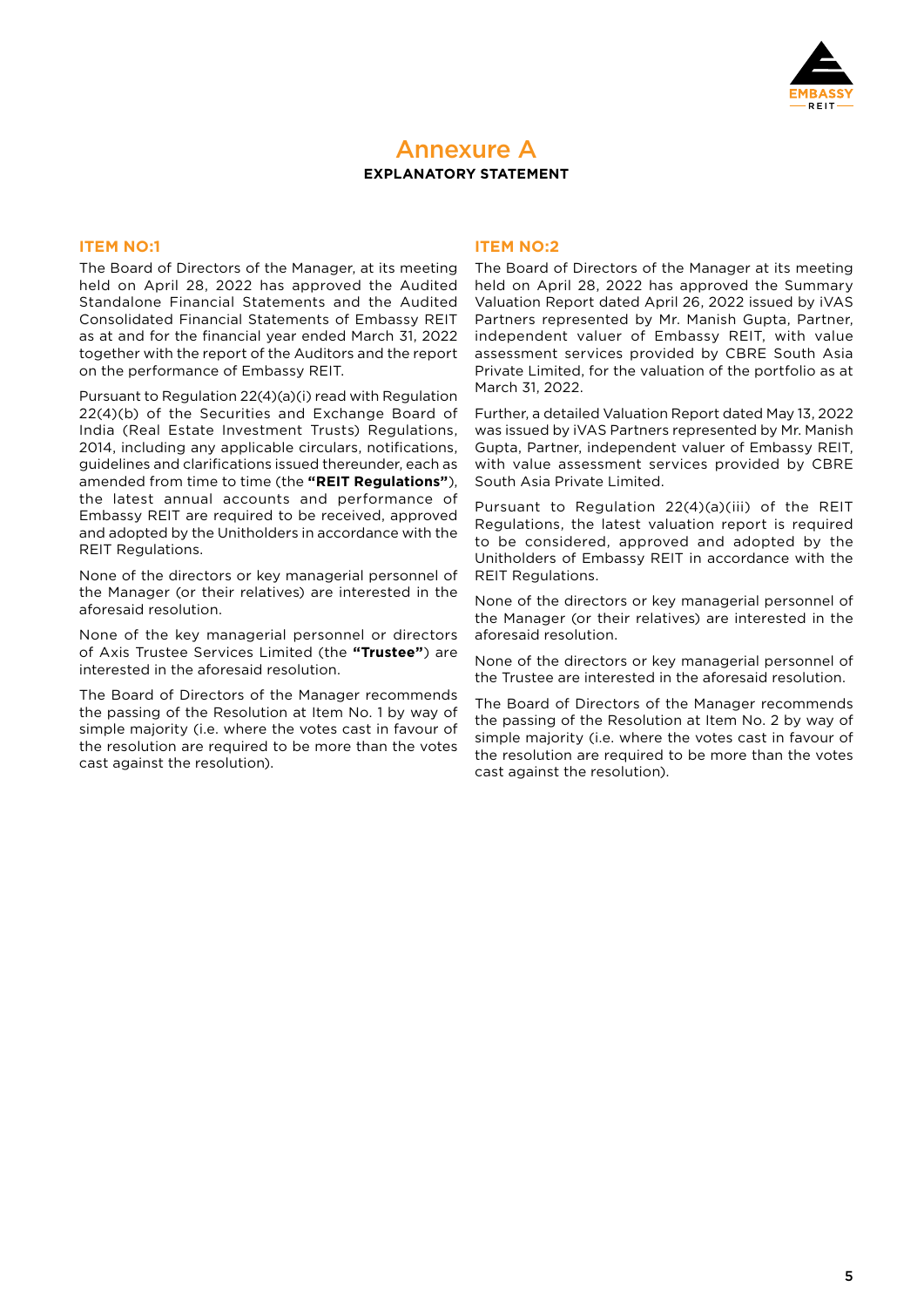

# Annexure B

#### **Instructions for Remote e-Voting and e-Voting at the venue.**

#### **How do I vote electronically using NSDL e-Voting system?**

The way to vote electronically on NSDL e-Voting system consists of "Two Steps" which are mentioned below:

#### **Step 1: Access to NSDL e-Voting system**

#### **A) Login method for e-Voting and joining virtual meeting for Individual unitholders holding securities in demat mode**

 Individual unitholders holding securities in demat mode are allowed to vote through their demat account maintained with Depositories and Depository Participants. Unitholders are advised to update their mobile number and email Id in their demat accounts in order to access e-Voting facility.

Login method for Individual unitholders holding securities in demat mode is given below:

| <b>Type of unitholders</b>                                               |                | <b>Login Method</b>                                                                                                                                                                                                                                                                                                                                                                                                                                                                                                                                                                                                                                                                                                                                                                                                                                                                  |  |
|--------------------------------------------------------------------------|----------------|--------------------------------------------------------------------------------------------------------------------------------------------------------------------------------------------------------------------------------------------------------------------------------------------------------------------------------------------------------------------------------------------------------------------------------------------------------------------------------------------------------------------------------------------------------------------------------------------------------------------------------------------------------------------------------------------------------------------------------------------------------------------------------------------------------------------------------------------------------------------------------------|--|
| Individual Unitholders holding<br>securities in demat mode with<br>NSDL. | $\mathbf{1}$ . | Existing <b>IDeAS</b> user can visit the e-Services website of NSDL Viz. https://eservices.<br>nsdl.com either on a Personal Computer or on a mobile. On the e-Services home<br>page click on the "Beneficial Owner" icon under "Login" which is available under<br><b>'IDeAS'</b> section, this will prompt you to enter your existing User ID and Password.<br>After successful authentication, you will be able to see e-Voting services under<br>Value added services. Click on "Access to e-Voting" under e-Voting services and<br>you will be able to see e-Voting page. Click on company name or e-Voting service<br>provider i.e. NSDL and you will be re-directed to e-Voting website of NSDL for<br>casting your vote during the remote e-Voting period or joining virtual meeting &<br>voting during the meeting.                                                         |  |
|                                                                          | 2.             | If you are not registered for IDeAS e-Services, option to register is available at<br>https://eservices.nsdl.com. Select "Register Online for IDeAS Portal" or click at<br>https://eservices.nsdl.com/SecureWeb/IdeasDirectReg.jsp                                                                                                                                                                                                                                                                                                                                                                                                                                                                                                                                                                                                                                                   |  |
|                                                                          | 3.             | Visit the e-Voting website of NSDL. Open web browser by typing the following URL:<br>https://www.evoting.nsdl.com/either on a Personal Computer or on a mobile. Once<br>the home page of e-Voting system is launched, click on the icon "Login" which is<br>available under 'Unitholders/Member' section. A new screen will open. You will<br>have to enter your User ID (i.e. your sixteen digit demat account number hold<br>with NSDL), Password/OTP and a Verification Code as shown on the screen. After<br>successful authentication, you will be redirected to NSDL Depository site wherein<br>you can see e-Voting page. Click on company name or e-Voting service provider<br><b>i.e. NSDL</b> and you will be redirected to e-Voting website of NSDL for casting your<br>vote during the remote e-Voting period or joining virtual meeting & voting during<br>the meeting. |  |
|                                                                          | 4.             | Unitholders/Members can also download NSDL Mobile App "NSDL Speede" facility<br>by scanning the QR code mentioned below for seamless voting experience.                                                                                                                                                                                                                                                                                                                                                                                                                                                                                                                                                                                                                                                                                                                              |  |
|                                                                          |                | <b>NSDL Mobile App is available on</b>                                                                                                                                                                                                                                                                                                                                                                                                                                                                                                                                                                                                                                                                                                                                                                                                                                               |  |
|                                                                          |                | Google Play<br>App Store                                                                                                                                                                                                                                                                                                                                                                                                                                                                                                                                                                                                                                                                                                                                                                                                                                                             |  |
|                                                                          |                |                                                                                                                                                                                                                                                                                                                                                                                                                                                                                                                                                                                                                                                                                                                                                                                                                                                                                      |  |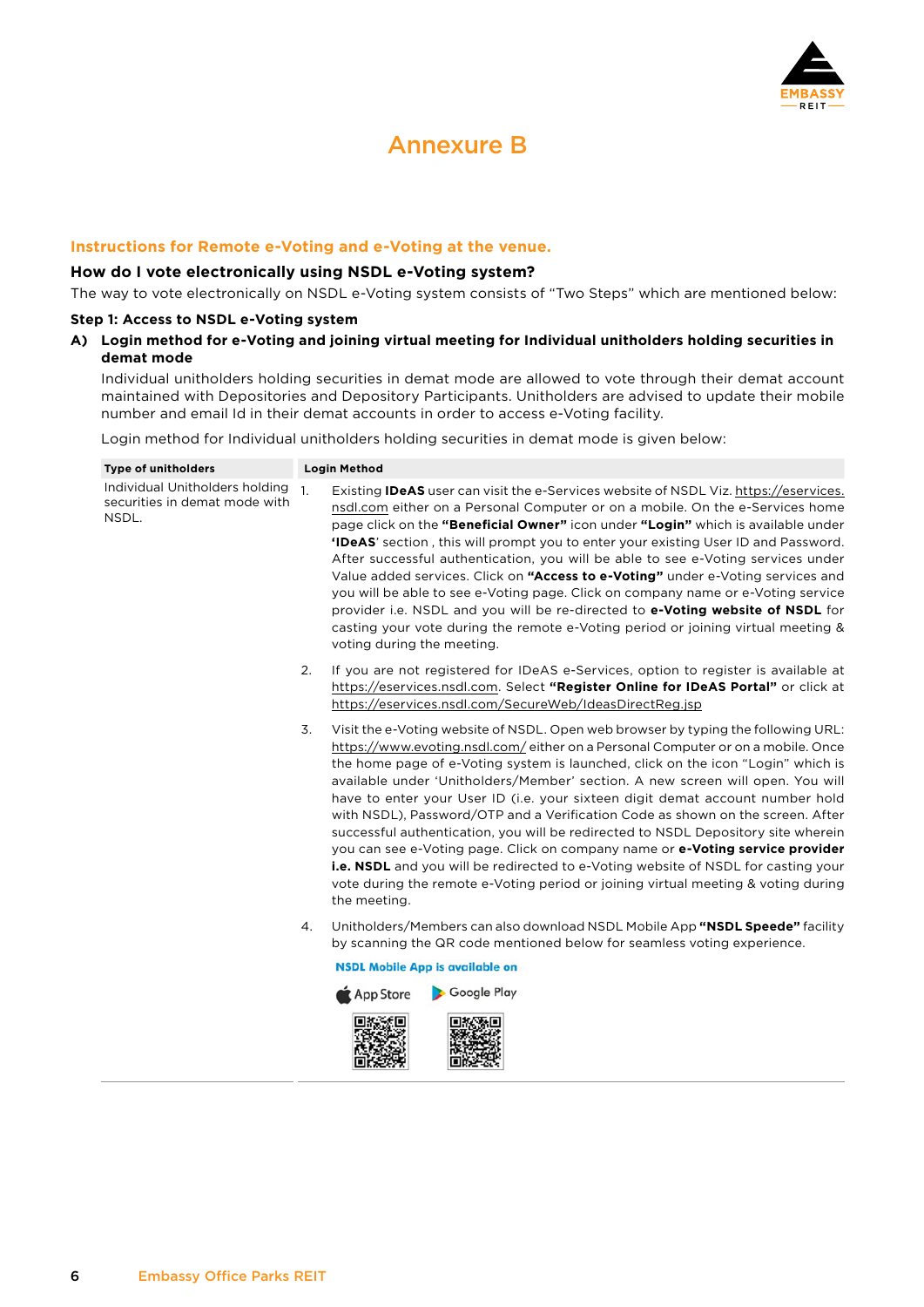

| <b>Type of unitholders</b>                                                        | <b>Login Method</b>                                                                                                                                                                                                                                                                                                                                                                                                                                                                                                                                                                                                                                                                                                     |  |  |
|-----------------------------------------------------------------------------------|-------------------------------------------------------------------------------------------------------------------------------------------------------------------------------------------------------------------------------------------------------------------------------------------------------------------------------------------------------------------------------------------------------------------------------------------------------------------------------------------------------------------------------------------------------------------------------------------------------------------------------------------------------------------------------------------------------------------------|--|--|
| Individual Unitholders holding 1.<br>securities in demat mode with<br><b>CDSL</b> | Existing users who have opted for Easi / Easiest, they can login through their<br>user id and password. Option will be made available to reach e-Voting page<br>without any further authentication. The URL for users to login to Easi / Easiest are<br>https://web.cdslindia.com/myeasi/home/login or www.cdslindia.com and click on<br>New System Myeasi.                                                                                                                                                                                                                                                                                                                                                             |  |  |
|                                                                                   | 2.<br>After successful login of Easi/Easiest the user will be also able to see the E Voting<br>Menu. The Menu will have links of e-Voting service provider i.e. NSDL. Click on<br><b>NSDL</b> to cast your vote.                                                                                                                                                                                                                                                                                                                                                                                                                                                                                                        |  |  |
|                                                                                   | 3.<br>If the user is not registered for Easi/Easiest, option to register is available at https://<br>web.cdslindia.com/myeasi/Registration/EasiRegistration                                                                                                                                                                                                                                                                                                                                                                                                                                                                                                                                                             |  |  |
|                                                                                   | Alternatively, the user can directly access e-Voting page by providing demat<br>4.<br>Account Number and PAN No. from a link in www.cdslindia.com home page. The<br>system will authenticate the user by sending OTP on registered Mobile & Email<br>as recorded in the demat Account. After successful authentication, user will be<br>provided links for the respective ESP i.e. <b>NSDL</b> where the e-Voting is in progress.                                                                                                                                                                                                                                                                                       |  |  |
| participants                                                                      | Individual Unitholders (holding You can also login using the login credentials of your demat account through your<br>securities in demat mode) Depository Participant registered with NSDL/CDSL for e-Voting facility, upon logging in,<br>login through their depository you will be able to see e-Voting option. Click on e-Voting option, you will be redirected<br>to NSDL/CDSL Depository site after successful authentication, wherein you can see<br>e-Voting feature. Click on company name or e-Voting service provider i.e. NSDL and you<br>will be redirected to e-Voting website of NSDL for casting your vote during the remote<br>e-Voting period or joining virtual meeting & voting during the meeting. |  |  |

**Important note:** Members who are unable to retrieve User ID/ Password are advised to use Forget User ID and Forget Password option available at abovementioned website.

#### **Helpdesk for Individual Unitholders holding securities in demat mode for any technical issues related to login through Depository i.e. NSDL and CDSL.**

| Login type | <b>Helpdesk details</b>                                                                                                                                                                                                                                           |  |  |
|------------|-------------------------------------------------------------------------------------------------------------------------------------------------------------------------------------------------------------------------------------------------------------------|--|--|
| holding    | Individual Unitholders Members facing any technical<br>securities in issue in login can contact<br>demat mode with NSDL NSDL helpdesk by sending a<br>request at evoting@nsdl.co.in<br>or call at toll free no.: 1800<br>1020 990 and 1800 22 44 30               |  |  |
|            | Individual Unitholders Members facing any technical<br>holding securities in-issue in login can contact<br>demat mode with CDSL CDSL helpdesk by sending a<br>request at helpdesk.evoting@<br>cdslindia.com or contact<br>at 022- 23058738 or 022-<br>23058542-43 |  |  |

**B) Login Method for e-Voting and joining virtual meeting for unitholders other than Individual unitholders holding securities in demat mode and unitholders holding securities in physical mode.**

**How to Log-in to NSDL e-Voting website?**

- 1. Visit the e-Voting website of NSDL. Open web browser by typing the following URL: [https://](https://www.evoting.nsdl.com/) [www.evoting.nsdl.com/](https://www.evoting.nsdl.com/) either on a Personal Computer or on a mobile.
- 2. Once the home page of e-Voting system is launched, click on the icon "Login" which is available under 'Unitholders/Member' section.

3. A new screen will open. You will have to enter your User ID, your Password/OTP and a Verification Code as shown on the screen.

 Alternatively, if you are registered for NSDL eservices i.e. IDEAS, you can log-in at <https://eservices.nsdl.com/> with your existing IDEAS login. Once you log-in to NSDL eservices after using your log-in credentials, click on e-Voting and you can proceed to Step 2 i.e. Cast your vote electronically.

4. Your User ID details are given below :

#### **Manner of holding units i.e. Demat (NSDL or CDSL) or Your User ID is: Physical** a) For Members who 8 Character DP ID followed hold units in demat by 8 Digit Client ID

| hold units in demat by 8 Digit Client ID   | account with NSDL. For example if your DP ID<br>is IN300*** and Client ID is<br>12****** then your user ID is<br>IN300***12*******.                                                                   |
|--------------------------------------------|-------------------------------------------------------------------------------------------------------------------------------------------------------------------------------------------------------|
| b) For Members who 16 Digit Beneficiary ID | hold units in demat ForexampleifyourBeneficiary<br>account with CDSL. ID is 12************** then your<br>user ID is 12***************                                                                |
| units<br>in l<br>Form.                     | c) For Members holding EVEN 119836 followed by<br>Physical Folio Number registered with<br>the company<br>For example if folio number<br>is 001*** and EVEN is 119836<br>then user ID is 119836001*** |

- 5. Password details for unitholders other than Individual unitholders are given below:
	- a) If you are already registered for e-Voting, then you can use your existing password to login and cast your vote.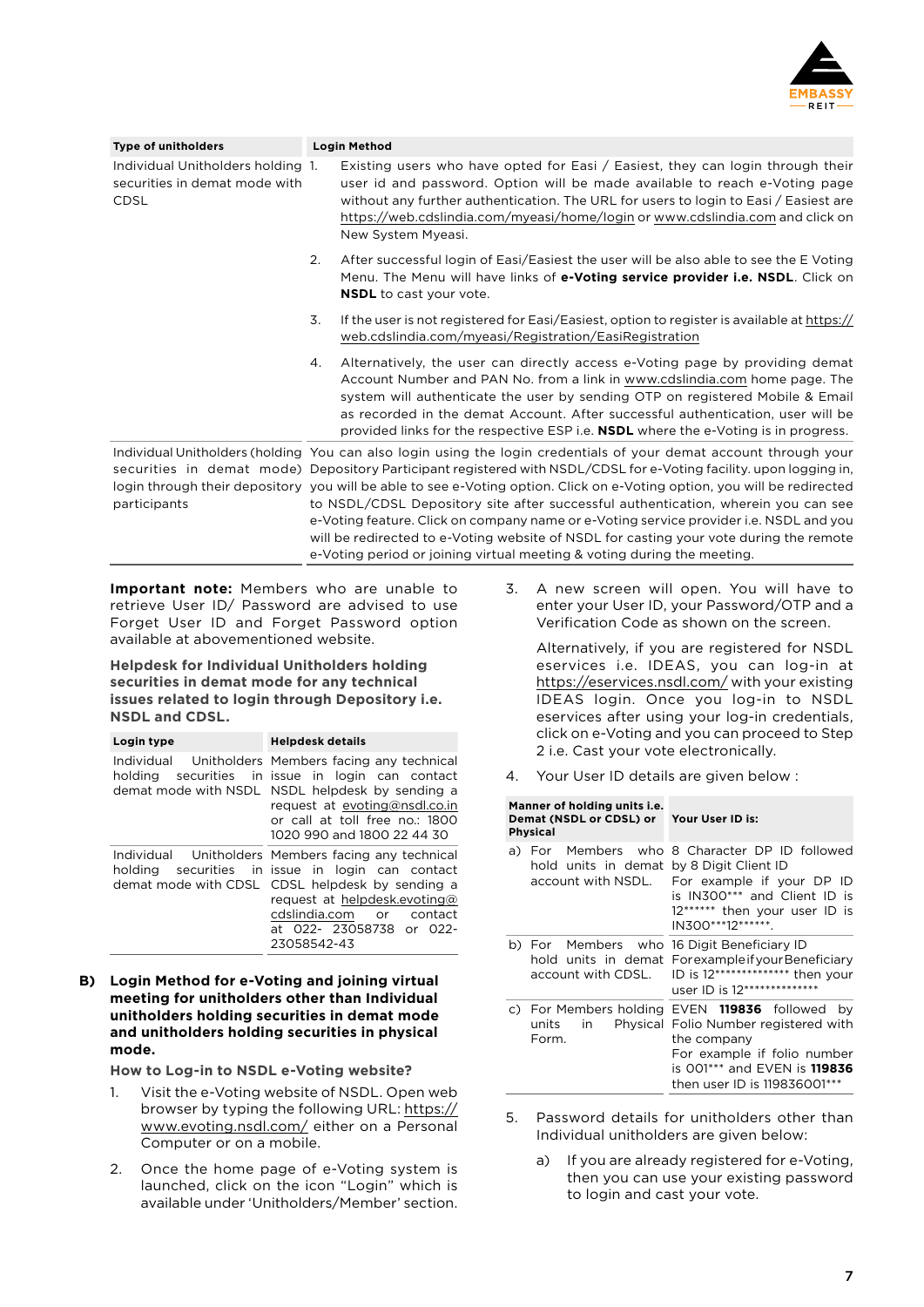

- b) If you are using NSDL e-Voting system for the first time, you will need to retrieve the 'initial password' which was communicated to you. Once you retrieve your 'initial password', you need to enter the 'initial password' and the system will force you to change your password.
- c) How to retrieve your 'initial password'?
	- (i) If your email ID is registered in your demat account or with the company, your 'initial password' is communicated to you on your email ID. Trace the email sent to you from NSDL from your mailbox. Open the email and open the attachment i.e. a .pdf file. Open the .pdf file. The password to open the .pdf file is your 8 digit client ID for NSDL account, last 8 digits of client ID for CDSL account or folio number for units held in physical form. The .pdf file contains your 'User ID' and your 'initial password'.
	- (ii) If your email ID is not registered, please follow steps mentioned below in process **for those Unitholders whose email ids are not registered**.
- 6. If you are unable to retrieve or have not received the " Initial password" or have forgotten your password:
	- a) Click on **"Forgot User Details/ Password?"** (If you are holding units in your demat account with NSDL or CDSL) option available on [www.evoting.nsdl.](http://www.evoting.nsdl.com) [com.](http://www.evoting.nsdl.com)
	- b) **"Physical User Reset Password?"** (If you are holding units in physical mode) option available on [www.evoting.nsdl.](http://www.evoting.nsdl.com) [com.](http://www.evoting.nsdl.com)
	- c) If you are still unable to get the password by aforesaid two options, you can send a request at [evoting@nsdl.co.in](mailto:evoting%40nsdl.co.in?subject=) mentioning your demat account number/folio number, your PAN, your name and your registered address etc.
	- d) Members can also use the OTP (One Time Password) based login for casting the  $\overline{3}$ . votes on the e-Voting system of NSDL.
- 7. After entering your password, tick on Agree to "Terms and Conditions" by selecting on the check box.
- 8. Now, you will have to click on "Login" button.
- 9. After you click on the "Login" button, Home page of e-Voting will open.

#### **Step 2: Cast your vote electronically and join Annual Meeting on NSDL e-Voting system.**

#### **How to cast your vote electronically and join Annual Meeting on NSDL e-Voting system?**

- 1. After successful login at Step 1, you will be able to see all the companies "EVEN" in which you are holding units and whose voting cycle and Annual Meeting is in active status.
- 2. Select "EVEN" of company **119836** for which you wish to cast your vote during the remote e-Voting period and casting your vote during the Annual Meeting. For joining virtual meeting, you need to click on "VC/OAVM" link placed under "Join Annual Meeting".
- 3. Now you are ready for e-Voting as the Voting page opens.
- 4. Cast your vote by selecting appropriate options i.e. assent or dissent, verify/modify the number of units for which you wish to cast your vote and click on "Submit" and also "Confirm" when prompted.
- 5. Upon confirmation, the message "Vote cast successfully" will be displayed.
- 6. You can also take the printout of the votes cast by you by clicking on the print option on the confirmation page.
- 7. Once you confirm your vote on the resolution, you will not be allowed to modify your vote.

#### **General Guidelines for Unitholders**

- 1. Institutional Unitholders (i.e. other than individuals, HUF, NRI etc.) are required to send scanned copy (PDF/JPG Format) of the relevant Board Resolution/ Authority letter etc. with attested specimen signature of the duly authorised signatory(ies) who are authorised to vote, to the Scrutinizer by e-mail to [rupal@csrdj.com](mailto:rupal%40csrdj.com?subject=) with a copy marked to [evoting@nsdl.co.in.](mailto:evoting%40nsdl.co.in?subject=)
- 2. It is strongly recommended not to share your password with any other person and take utmost care to keep your password confidential. Login to the e-voting website will be disabled upon five unsuccessful attempts to key in the correct password. In such an event, you will need to go through the "Forgot User Details/Password?" or "Physical User Reset Password?" option available on [www.evoting.nsdl.com](http://www.evoting.nsdl.com) to reset the password.
- In case of any queries, you may refer the Frequently Asked Questions (FAQs) for Unitholders and e-voting user manual for Unitholders available at the download section of [www.evoting.nsdl.com](http://www.evoting.nsdl.com) or call on toll free no.: 1800 1020 990 and 1800 22 44 30 or send a request at [evoting@nsdl.co.in](mailto:evoting%40nsdl.co.in?subject=)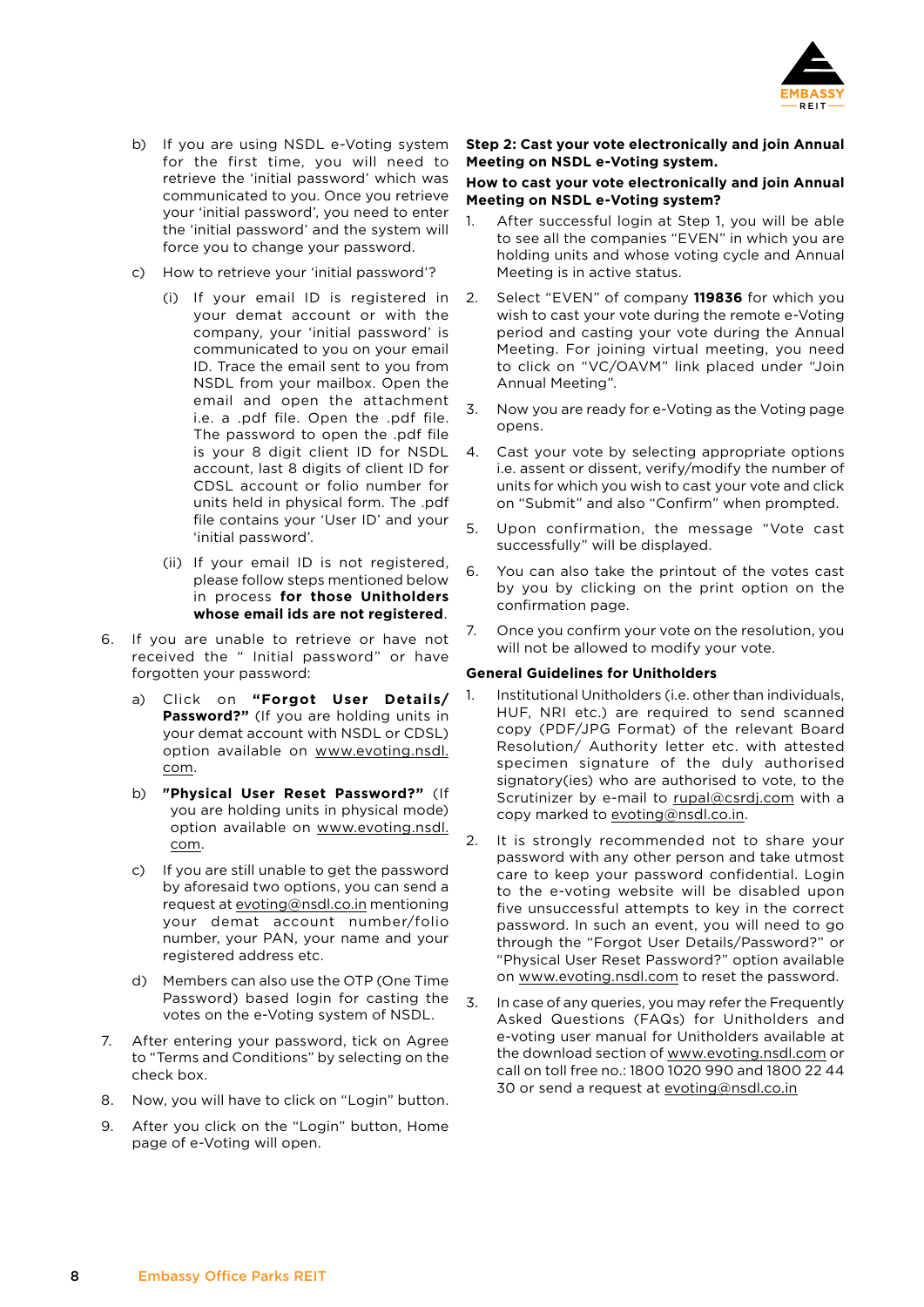

**Process for those Unitholders whose email ids are not registered with the depositories for procuring user id and password and registration of e mail ids for e-voting for the resolutions set out in this notice:**

Please provide DPID-CLID (16 digit DPID + CLID or 16 digit beneficiary ID), Name, client master or copy of Consolidated Account statement, PAN (self attested scanned copy of PAN card), AADHAR (self attested scanned copy of Aadhar Card) to [evoting@nsdl.co.in.](mailto:evoting%40nsdl.co.in?subject=)

Individual Unitholder holding securities in demat mode are allowed to vote through their demat account maintained with Depositories and Depository Participants. Unitholders are required to update their mobile number and email ID correctly in their demat account in order to access e-Voting facility.

#### **The Instructions for Members for e-Voting on the Day of the AM are as under:-**

- 1. The procedure for e-Voting on the day of the AM is same as the instructions mentioned above for remote e-voting.
- 2. Only those Members, who will be participating in the AM physically or through VC/OAVM facility and have not cast their vote on the Resolutions through remote e-Voting and are otherwise not barred from doing so, shall be eligible to vote through e-Voting system on the day of the AM.
- 3. Members who have voted through Remote e-Voting will be eligible to attend the AM. However, they will not be eligible to vote at the AM.
- 4. The details of the person who may be contacted for any grievances connected with the facility for e-Voting on the day of the AM shall be the same person mentioned for Remote e-voting.

#### **Instructions for Members for Attending the AM Through VC/OAVM are as Under:**

- 1. As per circular SEBI/HO/DDHS/DDHS/ CIR/P/2020/102 dated June 22, 2020, the facility for joining the meeting shall be kept open at least 30 minutes before the time scheduled to start the meeting and shall not be closed until the expiry of 15 minutes after such scheduled time.
- 2. Members will be provided with a facility to attend the AM through VC/OAVM through the NSDL e-Voting system. Members may access by following the steps mentioned above for **Access to NSDL e-Voting system**. After successful login, you can see link of "VC/OAVM link" placed under **"Join Annual meeting"** menu against company name. You are requested to click on VC/OAVM link placed under Join Annual Meeting menu. The link for VC/ OAVM will be available in Unitholder/Member login where the EVEN of Embassy REIT **119836** will be displayed. Please note that the members who do not have the User ID and Password for e-Voting or have forgotten the User ID and Password may retrieve the same by following the remote e-Voting instructions mentioned in the notice to avoid last minute rush.
- 3. Members are encouraged to join the Meeting through Laptops for better experience.
- 4. Further Members will be required to allow Camera and use Internet with a good speed to avoid any disturbance during the meeting.
- 5. Please note that Participants Connecting from Mobile Devices or Tablets or through Laptop connecting via Mobile Hotspot may experience Audio/Video loss due to Fluctuation in their respective network. It is therefore recommended to use Stable Wi-Fi or LAN Connection to mitigate any kind of aforesaid glitches.

#### **NOTES:**

- 1. The voting rights of Unitholders shall be in proportion to their holding of the Units of Embassy REIT as on the cut-off date, being June 06, 2022.
- 2. The Board of Directors of the Manager has appointed **Ms. Rupal D. Jhaveri (M. No: F5441; CP No: 4225)**, a Company Secretary in Practice, as the Scrutinizer to scrutinize the e-voting process in a fair and transparent manner.
- 3. The Chairman shall, at the AM, at the end of discussion on the resolutions on which voting is to be held, allow voting, by use of e-voting system for all those Members who are present during the AM in person or through VC/OAVM but have not cast their votes by availing the e-voting facility available at the venue or remote e-Voting facility.
- 4. The Scrutinizer shall immediately after the conclusion of the voting at AM, first count the votes cast at the meeting, thereafter unblock the votes in the presence of at least two (2) witnesses not in the employment of Embassy REIT and make a Scrutinizer's Report of the votes cast in favour or against, if any, forth with to the Chairman of the Manager or the Company Secretary.
- 5. The Results shall be declared on or after the conclusion of AM of Embassy REIT but not later than two (2) working days from date of AM, and the resolution will be deemed to be passed on the AM date subject to receipt of the requisite number of votes in favour of the Resolution(s).
- 6. Subject to receipt of requisite number of votes, the resolutions shall be deemed to be passed on the date of AM i.e. Monday, June 13, 2022.
- 7. The notice of the AM shall be placed on Embassy REIT's website [www.embassyofficeparks.com](http://www.embassyofficeparks.com) and on the website of BSE Limited and The National Stock Exchange of India Limited.
- 8. The results declared along with the Scrutinizer's report shall be placed on Embassy REIT's website [www.embassyofficeparks.com](http://www.embassyofficeparks.com) and on the website of NSDL [\(www.evoting.nsdl.com](http://www.evoting.nsdl.com).) within two (2) working days of the resolutions being passed at the AM of Embassy REIT. The results will be simultaneously forwarded to BSE and NSE.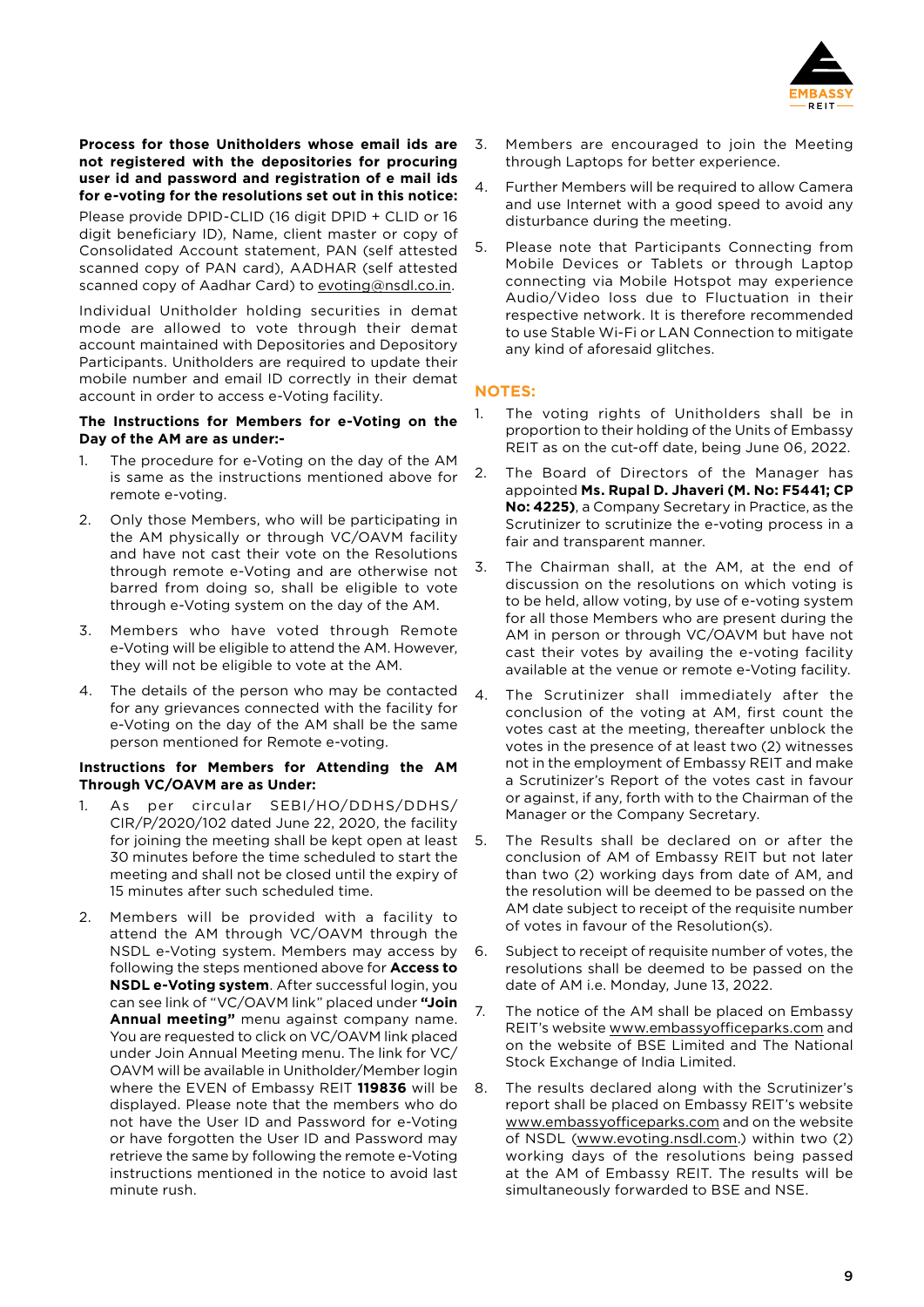

# Information at a Glance

| <b>Particulars</b>                                                                                 | <b>Details</b>                                                                                                                                                                                                          |
|----------------------------------------------------------------------------------------------------|-------------------------------------------------------------------------------------------------------------------------------------------------------------------------------------------------------------------------|
| Time and date of AM                                                                                | 12.00 p.m. IST, Monday, June 13, 2022                                                                                                                                                                                   |
| Mode                                                                                               | Physical and through video conference / other audio-visual means                                                                                                                                                        |
| Helpline number for electronic participation                                                       | 1800 1020 990                                                                                                                                                                                                           |
| Cut-off date for e-voting                                                                          | Monday, June 06, 2022                                                                                                                                                                                                   |
| Remote e-voting start time and date                                                                | 9.00 a.m IST, Thursday, June 09, 2022                                                                                                                                                                                   |
| Remote e-voting end time and date                                                                  | 5.00 p.m IST, Sunday, June 12, 2022                                                                                                                                                                                     |
| E-voting website of NSDL                                                                           | https://evoting.nsdl.com.                                                                                                                                                                                               |
| Name, address and contact details of Registrar and<br>Transfer Agent and e-voting Service Provider | Mr. Suresh Babu D<br><b>KFinTechnologies Limited</b><br>Selenium Tower B, Plot Nos. 31 & 32,<br>Financial District, Nanakramguda<br>Serilingampally Mandal, Hyderabad - 500032<br>040 67161517<br>suresh.d@kfintech.com |
|                                                                                                    | National Securities and Depository Limited<br>Amit Vishal<br>Senior Manager                                                                                                                                             |
|                                                                                                    | Pallavi Mhatre<br>Manager<br>National Securities Depository Limited,<br>TradeWorld, 'A'Wing, 4 <sup>th</sup> Floor,<br>Kamala Mills Compound,<br>Senapati Bapat Marg, Lower Parel,<br><b>MUMBAI 400 013</b>             |
|                                                                                                    | Contact details:<br>Email id:<br>AmitV@nsdl.co.in;<br>pallavid@nsdl.co.in;<br>evoting@nsdl.co.in;<br>Contact number:                                                                                                    |
|                                                                                                    | 1800 1020 990 / 1800 224 430                                                                                                                                                                                            |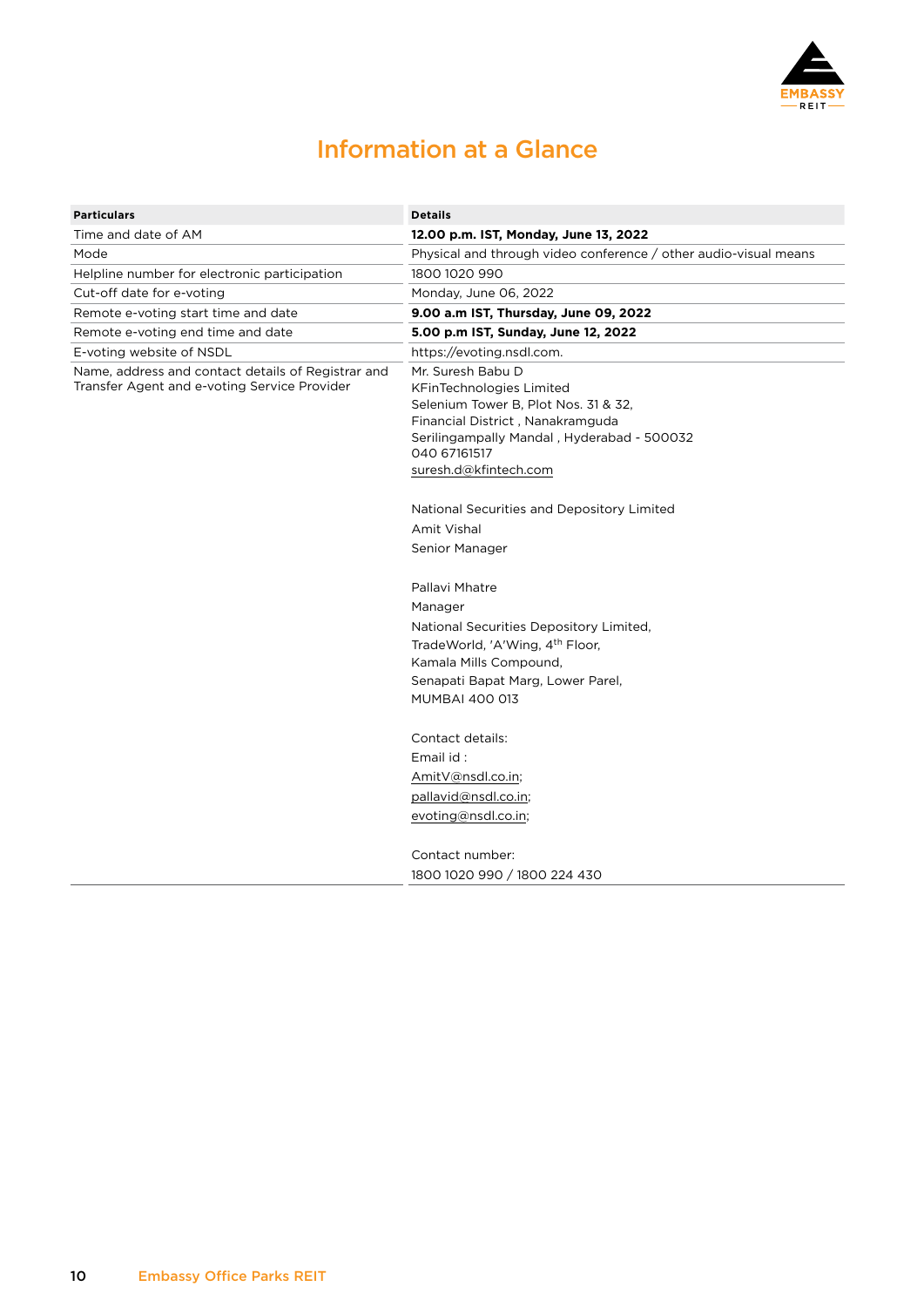

## Annexure C **ROUTE MAP FOR ANNUAL MEETING VENUE**

#### **Venue : Ballroom - 1, Hilton Convention Centre, Embassy Manyata Business Park, Hebbal Outer Ring Road, Nagawara, Bengaluru 560 045, India**



**Landmark:** Next to Indian Oil fuel station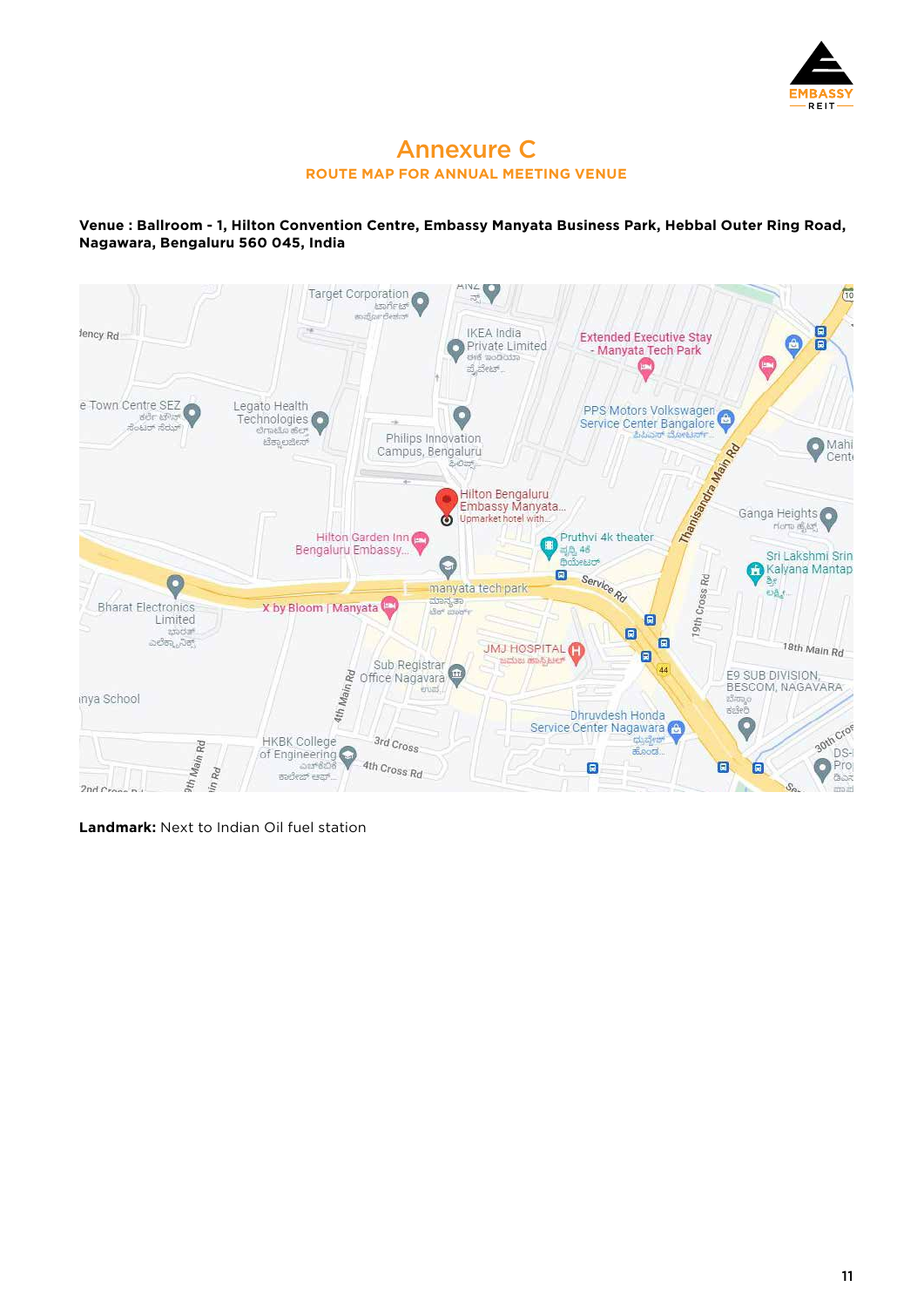

### Attendance Slip (To be presented at the entrance) **EMBASSY OFFICE PARKS REIT**

#### **Principal Place of Business:** Royal Oaks, Embassy Golflinks Business Park, Off Intermediate Ring Road, Bengaluru, Karnataka, India - 560071

**SEBI Reg. No.**IN/REIT/17-18/0001

#### **Fourth Annual Meeting, Monday, June 13, 2022**

Registered Folio No./ DP ID No. / Client ID No.

Name of the Unitholder

Name of the Proxy holder

Number of units held

I hereby record my presence at the FOURTH ANNUAL MEETING of Embassy Office Parks REIT on **Monday, June 13, 2022 at 12:00 PM at Ballroom - 1, Hilton Convention Centre, Embassy Manyata Business Park, Embassy Manyata Business Park, Hebbal Outer Ring Road, Nagawara, Bengaluru 560 045, India.**

> .............................................................................................. Signature of the Unitholder /Joint-holder / Proxy

Note

- 1. Only Unitholder / Proxyholder can attend the meeting.
- 2. Unitholder / Proxyholder should bring their copy of the annual report for reference at the meeting.